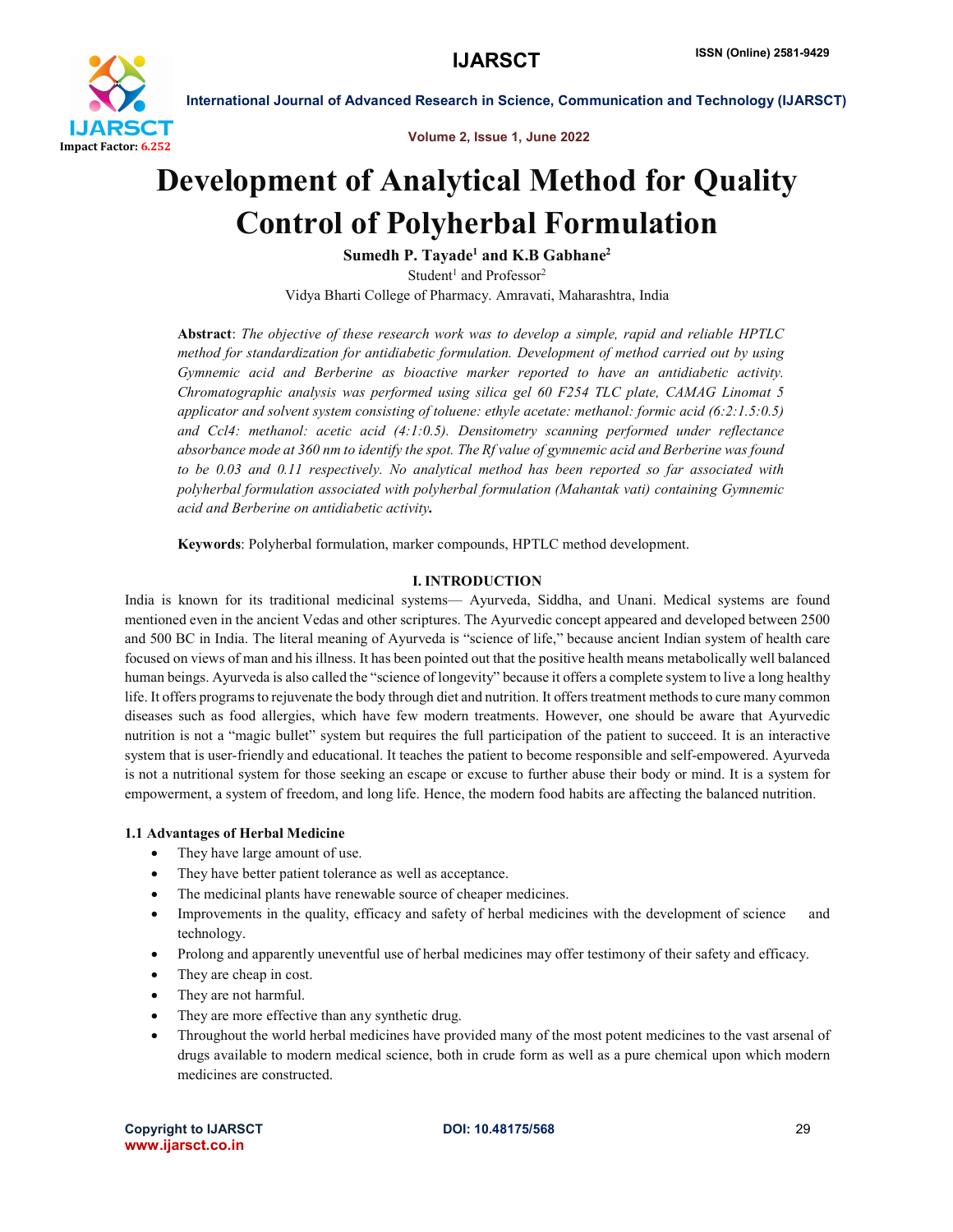

#### Volume 2, Issue 1, June 2022

#### II. MATERIAL USED FOR THE STUDY

Formulation chosen for the study

#### 2.1 Mahantak Vati:

 Mahantak vati composed of eighteen crude drugs Gymnema sylvestre, Syzygium cumini, Pterocorpous marsupium, Barberies aristate, Trigonella foenum graecum,Triphala triturated in Gomutra , Pongamia glabra, Asphaltum, Azadirachta indica,Tribulus terrestries ,Tinospora cardifolia, Andrographis Paniculata ,calcined zinc,Abhrak bhasma, Akik Ashti, Pottasium sorbate,Sodium benzoate. Mainly prescribed in Ayurvedic system of medicine as diabeties .



#### TABEL: Ingredients of Mahantak Vati

| <b>SR NO</b>   | <b>CRUDE DRUG</b> | <b>BOTANICAL NAME</b>        | <b>QUANTITY</b>  |
|----------------|-------------------|------------------------------|------------------|
| 1              | Mesha Shringi     | Gymnema sylvestre            | 120 mg           |
| $\overline{2}$ | Jambu beeja       | Syzygium cumini              | 120 mg           |
| 3              | Bijaka            | Pterocorpus marsupium        | $100$ mg         |
| 4              | Daruharidra       | Berberies Aristata           | $100$ mg         |
| 5              | Methi             | Trigonella foenum gracium    | $80$ mg          |
| 6              | Gomutra Bhavita   |                              | q.s              |
| 7              | Triphala          |                              | 80 mg            |
| 8              | Karanja           | Pongamia glabra              | $60$ mg          |
| 9              | Shilajeet         | Asphaltum                    | $60$ mg          |
| 10             | Nimba             | Azadirachta indica           | 40 mg            |
| 11             | Gokshura          | <b>Tribullus Terrestries</b> | 40 mg            |
| 12             | Bhunimba          | Andrographis peniculata      | 40 mg            |
| 13             | Yasad Bhasma      | Calcined zinc                | $40$ mg          |
| 14             | Abhrak Bhasma     | Calcined mica                | $40$ mg          |
| 15             | Akik Pishti       |                              | $40$ mg          |
| 16             | Pottasium sorbate |                              | $2.4 \text{ mg}$ |
| 17             | Sodium benzoate   |                              | $1.2 \text{ mg}$ |

#### III. EXPERIMENTAL WORK

## 3.1 Organoleptic Evalution

- Color
- Odour
- Taste
- Texture
- Width
- Length
- Hardness

Copyright to IJARSCT **DOI: 10.48175/568** 30 www.ijarsct.co.in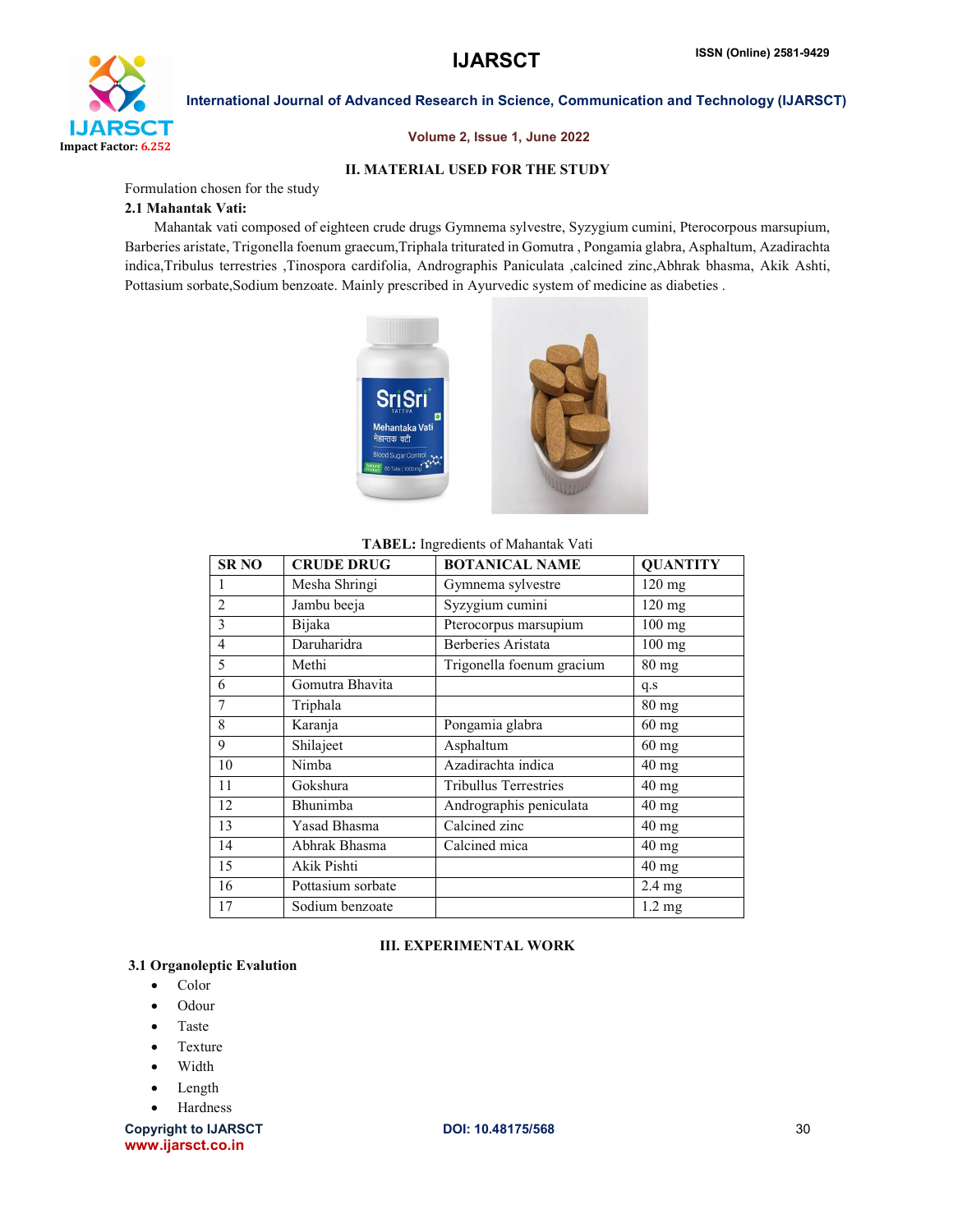

#### Volume 2, Issue 1, June 2022

## 3.2 Extractive Values

Extractive values are used for evaluation of crude drugs when they cannot be estimated by any other method. Extractive values by different solvents are used to assess quality, purity and to detect adulteration due to exhausted and incorrectly processed drugs.

- Water Soluble Extractive Value: 5 gm of powder macerated with 100 ml water for 24 hrs and shake after 6 hrs and stand for 18 hrs after that filtered that and after 25 ml filtrate evaporated and dry in petri dish at 105°c after that weighed it and calculated.
- Alcohole Soluble Extractive Value: 5 gm powder macerated with 100 ml 70% ethanol for 24 hrs and shake after 6 hrs and stand for 18 hrs after that filtered that.25 ml filtrate evaporated and dry in petri dish for 105°c after that weighed it and calculated.
- Ether Soluble Extractive Value: 5 gm of powder extracted with ethyl ether in Soxhlet extract for 20 hrs evaporate it at 105°c.Weighed it and calculated.

## 3.3 Physico-Chemical Properties

#### A. Moisture Content

 Moisture content affects the physical, chemical and microbiological properties of pharmaceutical finished dosage forms. In direct compression process, high and extra low moisture content could be it affects the hardness of tablet. Grind the tablet and make the powder. These powder pass through 40 no mesh and after 120 no mesh. 10 gm powder put into evaporating dish and powder dried at 105 °c for 5 hrs and weigh.

## B. Bulk Density

Bulk density of tablet is ratio of a tablets (Mass) to its bulk volume (volume) Measurement with graduated cylinder.

# C. Tapped Density

The tapped density is an increased bulk density attained after mechanically tapping a container containing the powder sample. The tapped density is obtained by mechanically tapping a graduated measuring cylinder or vessel containing the powder sample.

# D. Carr's Index

The Carr's index is frequently used in pharmaceutics as an indication of the compresiblity of a powder. In a free-flowing powder, the bulk density and tapped density would be close in value, therefore, the Carr index would be small. On the other hand, in a poor-flowing powder where there are greater interparticle interactions, the difference between the bulk and tapped density observed would be greater, therefore, the Carr index would be larger.

### E. Hausner's Ratio

The ratio of tapped density W/V<sub>50</sub> to fluffy density (W/V<sub>0</sub> g/ml) is known as the Hausner ratio. A good flow is indicated by a Hausner ratio greater than 1.25, and a poor flow may have a value of 1.5<br>**Hausner ratio** Flow character

| $1.00 - 1.11$ | Excellent       |
|---------------|-----------------|
| 1.12-1.18     | Good            |
| 1.19-1.25     | Fair            |
| 1.26-1.34     | Passable        |
| 1.35-1.45     | Poor            |
| 1.46-1.59     | Very poor       |
| >1.60         | Very, very poor |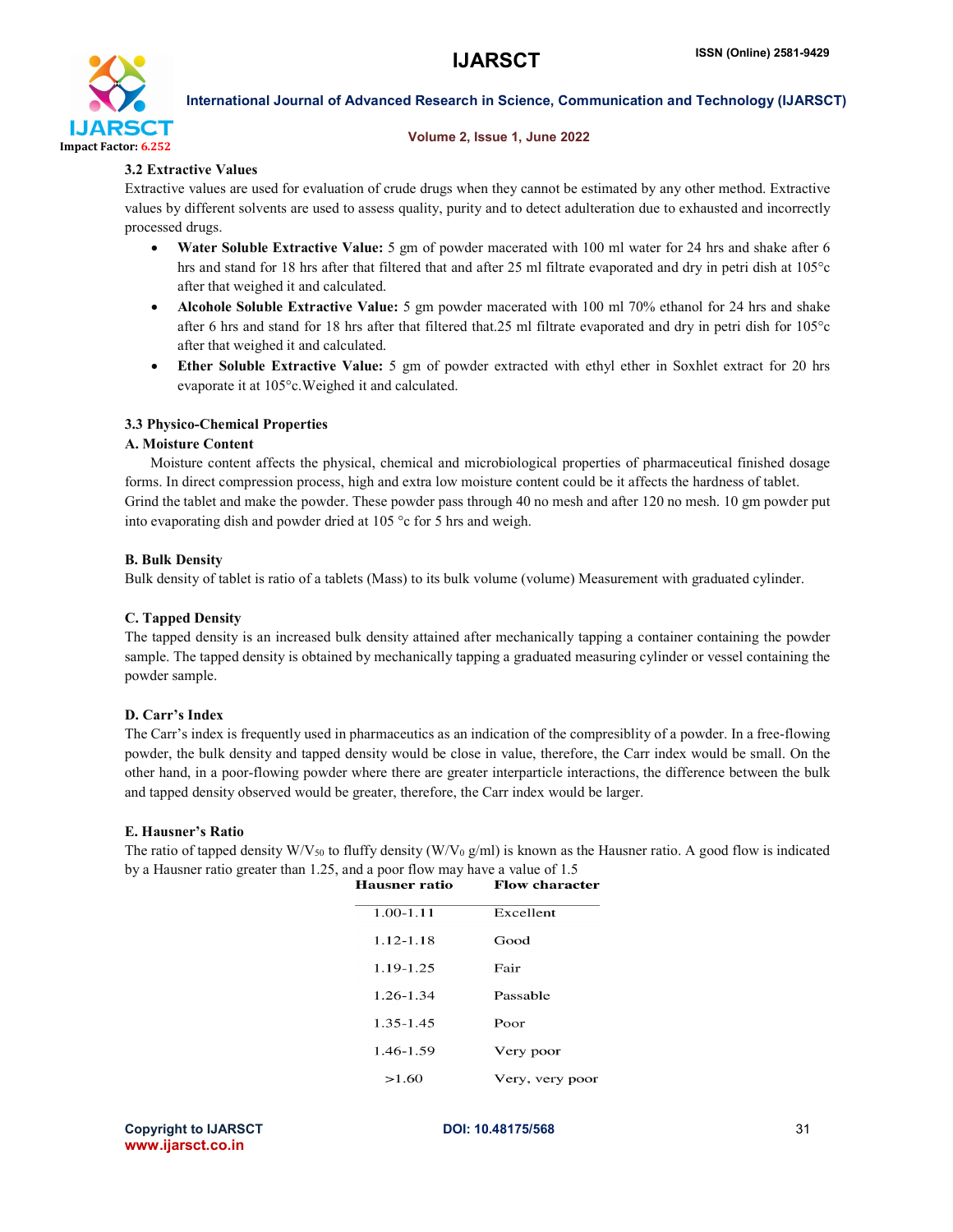

#### Volume 2, Issue 1, June 2022

## F. Determination of PH of Drug

 pH is a critical factor for all those medications prepared as aqueous liquid forms, because it has an impact on the solubility of the molecule, determining the stability of medications, the biological tolerability of the formulation, and the activity of the molecule.

## G. Ash Value

 Ash values are helpful to determine the quality as well as purity of a crude drug, especially when the drug is present in powdered form. The object of ashing crude drugs is to remove the traces of organic matter which may be interferes in an analytical determination.

## H. Total Ash

 2 gm of drug put in that crucible heat that at 450°c while it not become white color. After cool that and weigh .and calculate.

#### I. Acid Insoluble Ash

 Take a ash and boil them and put with 2 M HCL (25 ML) for 5 min after filter that and wash with hot water. after cool that and weigh and calculate.

## J. Water Soluble Ash

 Take a Ash and boil that with 25 ml water for 5 min and after filter that and wash with hot water. Cool. weigh that on weighing balance and calculated.

## 3.4 HPTLC (High Performance Thin Layer Chromatography)

#### Stationary Phase

 A simple and precise HPTLC method were developed for simultaneous estimation of two antidiabetic herbal drug i.e Gymenic acid and barberine. The method was tailored to analyse both drugs in commercial dosage form (tablet). Chromatographic separation was performed over silica gel precoated TLC plates (60 F254,10cm X 10 cm, E.MERCK KGaA) via linear ascending technique using toluene : ethyle acetate :methanol: formic acid (6.2:1.5:0.5) for Gymnemic acid . and Ccl4: methanol: acetic acid (4:1:0.5) for Barberine .

#### Mobile Phase

 The selection of mobile phase is based on adsorbent material used as stationary phase and physical and chemical properties of analyte. The mobile-phase systems are based on their diverse selectivity properties. Mobile phase for Gymnemic acid is Toulene : Ethyle acetate : methanol : formic acid

( 6:2 :1.5:0.5) and for Barberine Ccl4 : methanol : acetic acid ( 4:1:0.5)

#### Prewashing

 Plates are handled at the upper edge to avoid contamination. Plates are used without pretreatment unless chromatography produces impurity fronts due to contamination of the plate. For reproducibility and quantitative analysis, layers are often prewashed using 20 ml methanol. The methanol is used as a prewashing solvent, a mixture of methanol and even mobile phase is used, per trough in a 20  $\times$  10 cm twintrough chamber (TTC). four 10  $\times$  10 cm plates can be developed back-to-back in each trough of the TTC. Remove the plate and dry it for 20 min in a clean drying oven at 120˚C. Equilibrate plate with laboratory atmosphere (temperature, relative humidity) in a suitable container providing protection from dust and fumes.

#### Preparation of Plate

 TLC plates can be made with suitable apparatus. such layers do not adhere well to the glass support. Precoated plates use small quantities of very high molecular weight polymer as binder overcomes most limitations of a homemade layer.Precoated layers are reasonably abrasion resistant, very uniform in layer thickness, reproducible, preactivated, and ready to use. They are available with glass or aluminum or polyester support. Aluminum foil plates are less expensive to buy, cheaper, can be cut, and therefore easy to carry around or transport or mail. Glass plates are the best for highest quality of results. Most often, layers containing a fluorescent indicator F 254 are used. This enables the visualization of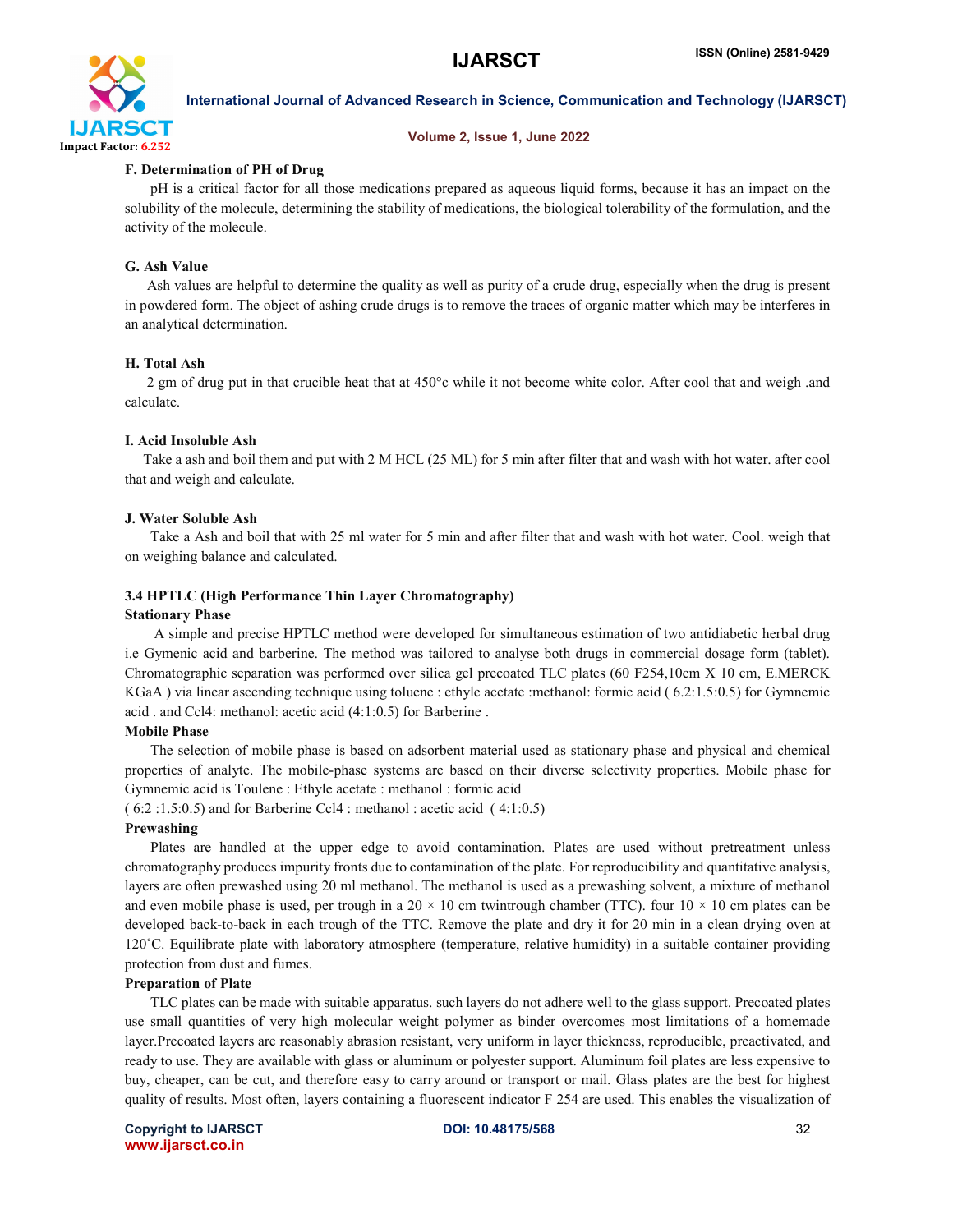

#### Volume 2, Issue 1, June 2022

samples in a UV cabinet very simply, instantly, and in a nondestructive manner. used size of plates in TLC is  $10 \times 10$  cm is widespread.

#### Steps Involved in HPTLC

- 1. Sample Application
- 2. Chromatogram Development
- 3. Derivatization
- 4. Evaluation: Detection
- 5. Evaluation: Documentation

#### Sample Application

 The sample application plays an important role and its techniques are spot application and Spraying – on samples. Sample application is the first step in chromatography and it affects the quality of the result at the end of the process. The choice of the application technique and the device depend on the requirements. Spot wise sample application using a fixed volume capillary is the simplest way. Sample volumes of 0.5 to 5 μL can be applied as spots onto conventional layers without drying, on HPTLC layers it is up to 1 μL per spot. Spraying-on samples as narrow bands of larger volumes is the best resolution that can be achieved with the chromatographic system selected. Large sample volumes or samples with high matrix content can be sprayed-on in the form of rectangles and focused into narrow bands.

#### Chromatogram Development

 In this technique in addition to stationary and mobile phases, a gas phase is present. This gas phase can significantly influence the result of the separation.





The lower end of the plate should be immersed and act by capillary action the developing solvent moves up the layer until the desired distance is reached and chromatography is stopped.

#### Derivatizer

 The Derivatizer presents an automated spraying device which sets a new standard of reproducibility in the reagent transfer onto TLC plates by employing a unique "micro droplet" spraying technology (patent pending). The Derivatizer ensures homogeneous and reproducible application of all common reagents. To meet the diverging physicochemical properties of the different reagents, e.g. acidity or viscosity, four different color-coded spray nozzles are employed, and the user can select from six spraying level .

#### Detection

The chromatogram is evaluated under white or ultraviolet light. Options range from visual inspection of electronic images to quantitative determinations using video or densitometry.

Copyright to IJARSCT **DOI: 10.48175/568** 33 www.ijarsct.co.in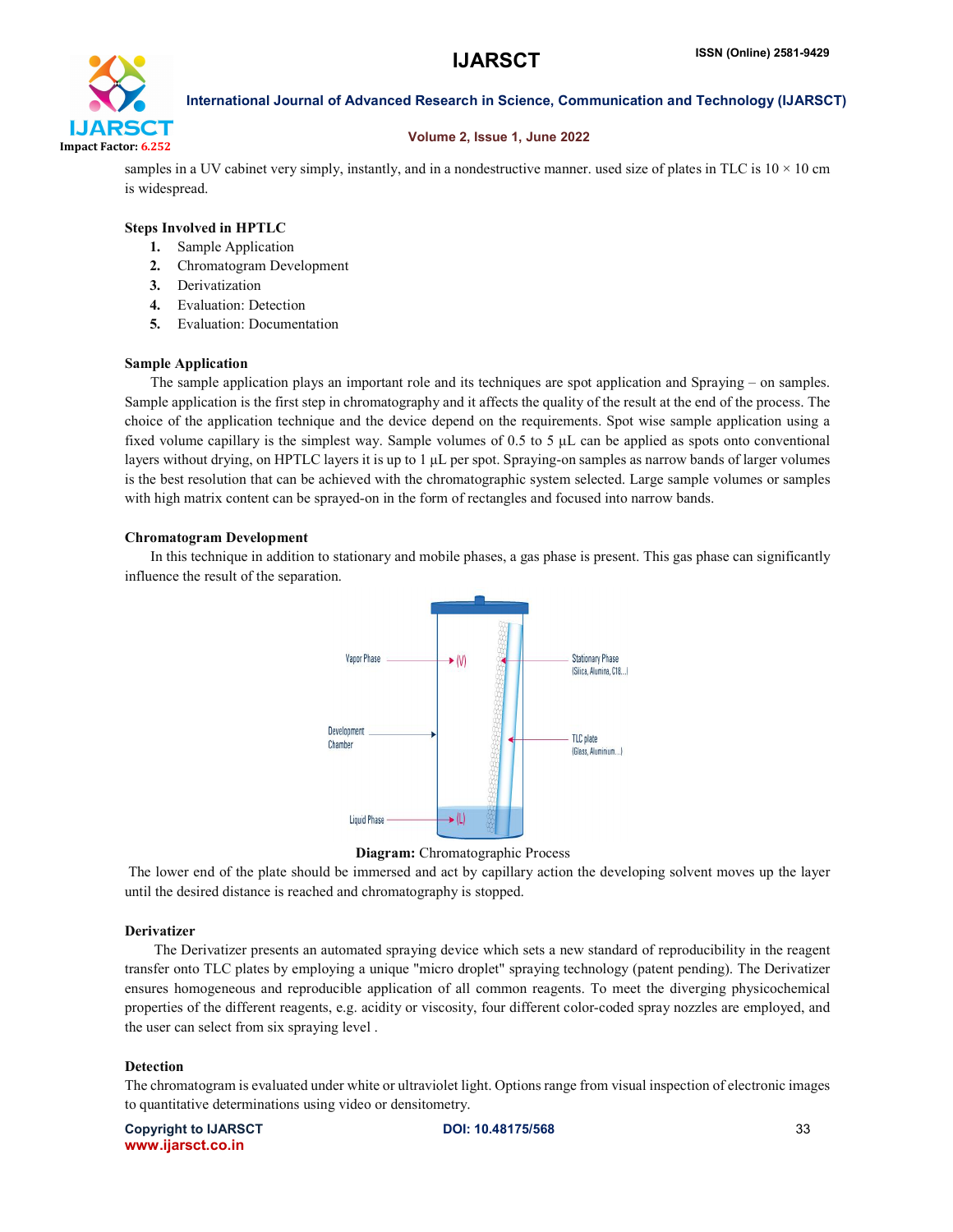

#### Volume 2, Issue 1, June 2022

# IV. RESULT AND DISCUSSIO

# APPEARANCE

- 1. Color: Black green
- 2. Odor: Musty
- 3. Taste: Slightly bitter
- 4. Texture: Oval and crystaline
- 5. Width: 96 mm
- 6. Length: 48 mm
- 7. Hardness: 4 kg

# EXTRACTIVE VALUES



## MOISTURE CONTENT: 8 % W/W

# BULK DENSITY, TAPPED DENSITY, HAUSNER RATIO:

- 1. BULK DENSITY: 0.5
- 2. TAPPED ENSITY: 0.6
- 3. HAUSNER RATIO: 1.3

#### Ph OF DRUG:

- 1. Ph OF 1% w/v: 5.3
- 2. Ph OF 10 % w/v: 5

#### ASH VALUE:

- 1. TOTAL ASH: 9 %w/w
- 2. WATER SOLUBLE ASH: 2.8 %w/w
- 3. ACID INSOLUBLE ASH: 1.8 %w/w

# **HPTLC** GYMNEMIC ACID:



Copyright to IJARSCT **DOI: 10.48175/568** 34 All tracks at wavelength (GYMNEMIC ACID)

www.ijarsct.co.in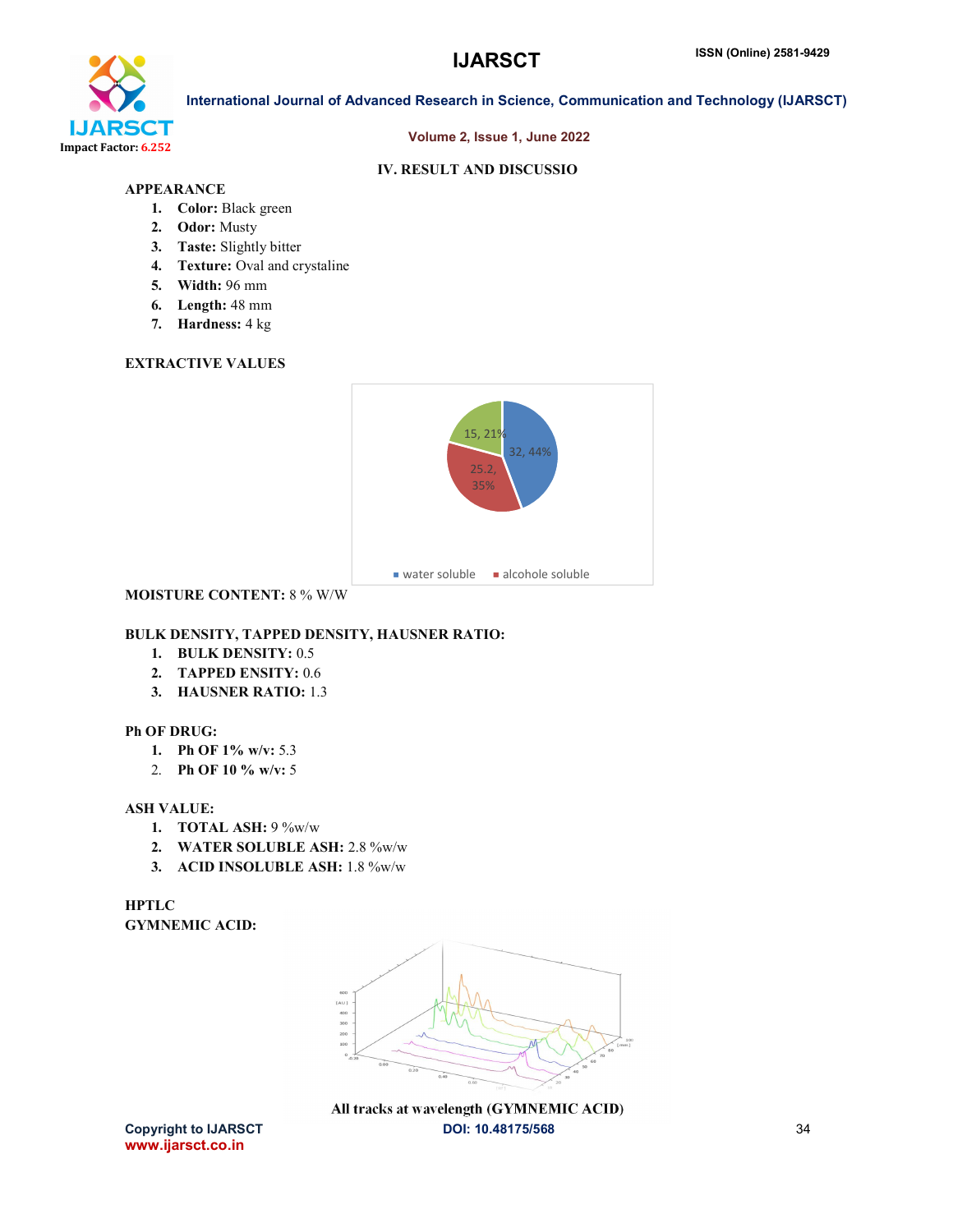# **IJARSCT** Impact Factor: 6.252

# International Journal of Advanced Research in Science, Communication and Technology (IJARSCT)

# Volume 2, Issue 1, June 2022



| <b>PEAK</b>    | <b>START</b> | <b>START</b> | <b>MAX</b> | <b>MAX</b> | MAX % | <b>END</b> | <b>END</b> | <b>AREA</b> | AREA% | <b>ASSIGNED</b> |
|----------------|--------------|--------------|------------|------------|-------|------------|------------|-------------|-------|-----------------|
|                | Rf           | Ht           | Rf         | Ht         |       | Rf         | Ht         |             |       | <b>SUB</b>      |
|                | $-0.01$      | 4.4          | 0.01       | 24.8       | 11.81 | 0.02       | 9.4        | 333.5       | 6.81  | unknown         |
|                | 0.06         | 9.5          | 0.08       | 12.9       | 6.15  | 0.11       | 0.4        | 252.7       | 5.16  | unknown         |
|                | 0.66         | 10.9         | 0.75       | 81.8       | 39.01 | 0.77       | 58.5       | 2635.4      | 53.79 | Auto gen        |
| $\overline{4}$ | 0.77         | 59.0         | 0.78       | 90.2       | 43.03 | 0.84       | 4.7        | 1678.2      | 34.25 | unknown         |

# TRACK 2 , ID:

![](_page_6_Figure_7.jpeg)

![](_page_6_Figure_8.jpeg)

| PEAK           | <b>START</b><br>Rf | <b>START</b><br>Ht | MAX<br>Rf | MAX<br>Ht | <b>MAX</b> % | <b>END</b><br>Rf | <b>END</b><br>Ht | <b>AREA</b> | AREA % | <b>ASSIGNED</b><br><b>SUB</b> |
|----------------|--------------------|--------------------|-----------|-----------|--------------|------------------|------------------|-------------|--------|-------------------------------|
|                | $-0.01$            | 1.4                | 0.01      | 35.6      | 10.01        | 0.03             | 10.5             | 577.9       | 6.64   | <b>GYMNEMIC</b>               |
| 2              | 0.65               | 15.5               | 0.75      | 142.8     | 40.13        | 0.76             | 103.2            | 4577.4      | 52.57  | <b>AUTO</b>                   |
|                | 0.76               | 103.4              | 0.77      | 159.1     | 44.71        | 0.82             | 13.9             | 3000.0      | 34.45  | <b>AUTO</b>                   |
| $\overline{4}$ | 0.87               | 7.5                | 0.90      | 18.3      | 5.15         | 0.94             | 2.9              | 552.4       | 6.34   | <b>AUTO</b>                   |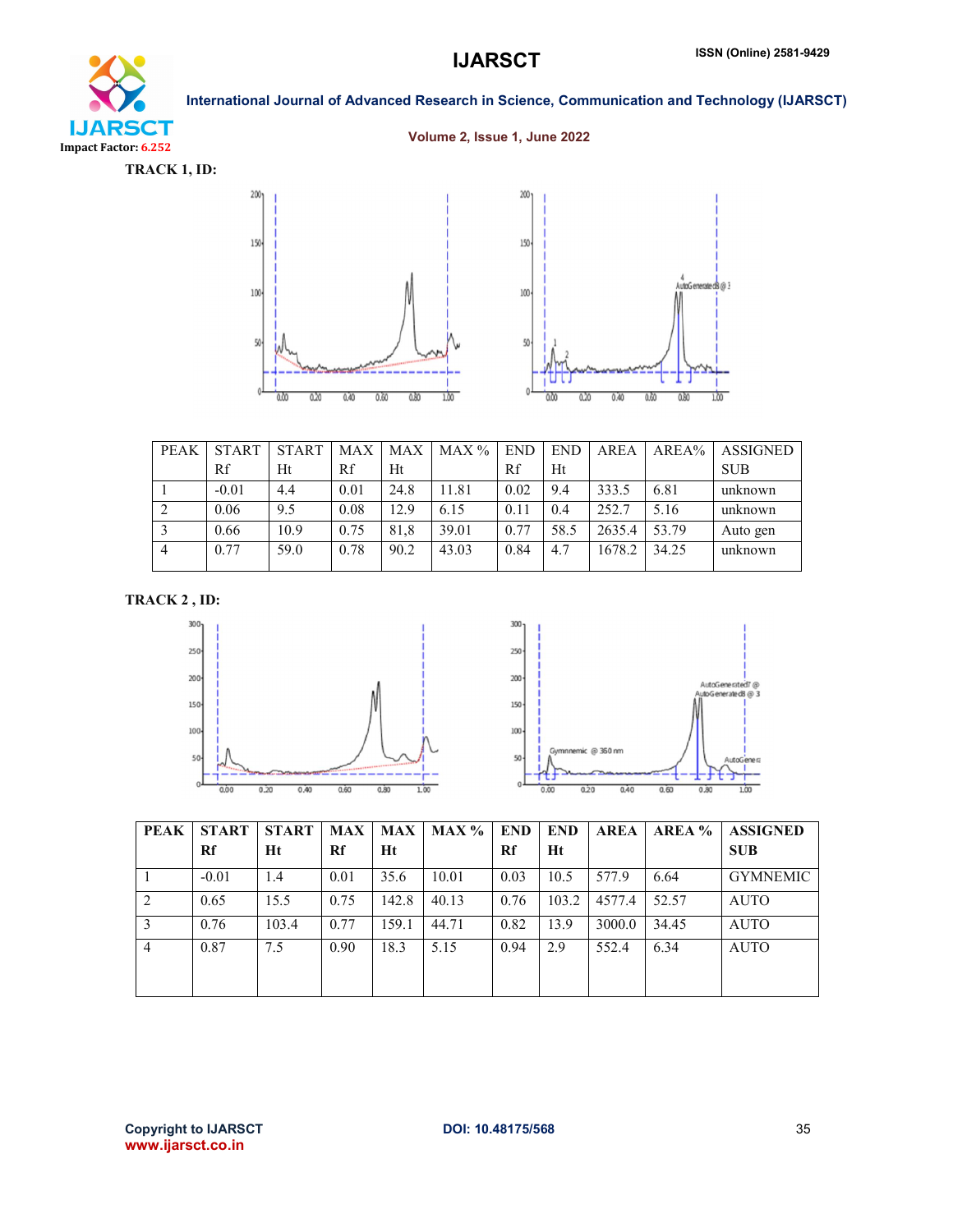# **IJARSCT** Impact Factor: 6.252

International Journal of Advanced Research in Science, Communication and Technology (IJARSCT)

#### Volume 2, Issue 1, June 2022

![](_page_7_Figure_5.jpeg)

![](_page_7_Figure_6.jpeg)

| <b>PEAK</b>    | <b>START</b> | <b>Start</b> | <b>MAX</b> | <b>MAX</b> | MAX % | <b>END</b> | <b>END</b> | <b>AREA</b> | AREA % | <b>ASSIGNED</b>  |
|----------------|--------------|--------------|------------|------------|-------|------------|------------|-------------|--------|------------------|
|                | Rf           | Ht           | Rf         | Ht         |       | Rf         | Ht         |             |        | <b>SUBSTANCE</b> |
|                | $-0.04$      | 1.4          | $-0.02$    | 13.5       | 2.80  | $-0.01$    | 4.4        | 122.3       | 1.02   |                  |
| 2              | $-0.01$      | 1.6          | 0.01       | 50.5       | 10.48 | 0.05       | 8.5        | 797.1       | 6.65   | Gymnemic         |
| 3              | 0.05         | 8.5          | 0.07       | 12.1       | 2.51  | 0.11       | 0.2        | 289.7       | 2.42   | extract          |
| $\overline{4}$ | 0.63         | 18.7         | 0.74       | 179.0      | 37.19 | 0.75       | 129.1      | 6082.6      | 50.77  |                  |
| -5             | 0.75         | 130.3        | 0.76       | 202.9      | 42.16 | 0.82       | 16.6       | 3984.8      | 33.26  |                  |
| 6              | 0.86         | 6.6          | 0.89       | 23.4       | 4.86  | 0.93       | 2.1        | 703.2       | 5.87   |                  |

TRACK 4, ID:

![](_page_7_Figure_9.jpeg)

![](_page_7_Figure_10.jpeg)

| <b>PEAK</b>    | <b>START</b> | <b>START</b> | <b>MAX</b> | <b>MAX</b> | MAX % | <b>END</b> | <b>END</b> | <b>AREA</b> | AREA % | <b>ASSIGNED</b> |
|----------------|--------------|--------------|------------|------------|-------|------------|------------|-------------|--------|-----------------|
|                | Rf           | Ht           | Rf         | Ht         |       | Rf         | Ht         |             |        | <b>SUB</b>      |
|                | $-0.02$      | 9.7          | 0.01       | 305.5      | 22.72 | 0.04       | 193.4      | 7196.6      | 17.18  | Gymnemic        |
| 2              | 0.04         | 196.6        | 0.05       | 250.7      | 18.64 | 0.09       | 75.5       | 6316        | 15.08  | Extract         |
| 3              | 0.09         | 75.5         | 0.13       | 212.7      | 15.82 | 0.17       | 73.9       | 6952.8      | 16.60  |                 |
| $\overline{4}$ | 0.17         | 74.0         | 0.20       | 162.9      | 12.12 | 0.25       | 25.9       | 5287.6      | 12.63  |                 |
| 5              | 0.25         | 26.3         | 0.25       | 26.3       | 1.95  | 0.27       | 19.5       | 262.7       | 0.64   |                 |
| 6              | 0.27         | 19.1         | 0.30       | 28.5       | 2.12  | 0.33       | 11.2       | 872.9       | 2.08   |                 |
| 7              | 0.33         | 11.4         | 0.34       | 13.3       | 0.99  | 0.37       | 5.2        | 289.3       | 0.69   |                 |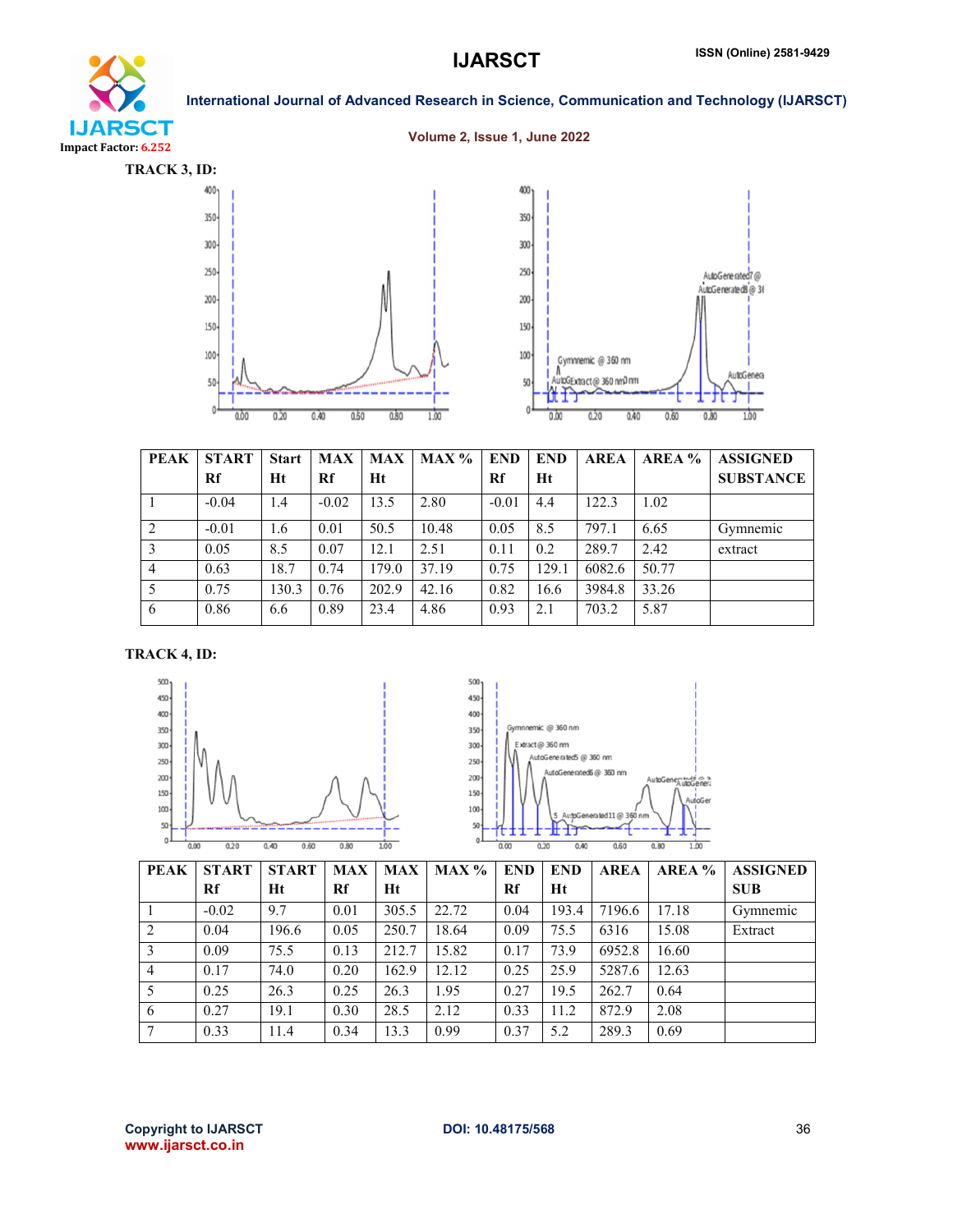![](_page_8_Picture_1.jpeg)

#### Volume 2, Issue 1, June 2022

![](_page_8_Figure_5.jpeg)

![](_page_8_Figure_6.jpeg)

![](_page_8_Figure_7.jpeg)

| <b>PEAK</b>    | <b>START</b> | <b>START</b> | <b>MAX</b> | <b>MAX</b> | MAX % | <b>END</b> | <b>END</b> | <b>AREA</b> | AREA % | <b>ASSIGNED</b> |
|----------------|--------------|--------------|------------|------------|-------|------------|------------|-------------|--------|-----------------|
|                | <b>Rf</b>    | Ht           | Rf         | Ht         |       | Rf         | Ht         |             |        | <b>SUB</b>      |
|                | $-0.02$      | 9.6          | 0.01       | 348.7      | 23.02 | 0.04       | 237.0      | 7955.9      | 16.42  | Gymnemic        |
| 2              | 0.04         | 238.8        | 0.05       | 274.4      | 18.11 | 0.09       | 91.3       | 7430.3      | 15.33  | Extract         |
| 3              | 0.10         | 91.8         | 0.13       | 237.6      | 15.68 | 0.17       | 88.3       | 8401.9      | 17.34  |                 |
| $\overline{4}$ | 0.18         | 88.6         | 0.21       | 192.8      | 12.73 | 0.26       | 27.8       | 6280.4      | 12.96  |                 |
| 5              | 0.29         | 24.5         | 0.30       | 33.6       | 2.22  | 0.35       | 8.9        | 985.4       | 2.03   |                 |
| 6              | 0.59         | 2.5          | 0.63       | 20.1       | 1.33  | 0.64       | 18.3       | 479.5       | 0.99   |                 |
| 7              | 0.65         | 22.5         | 0.74       | 164.1      | 10.83 | 0.80       | 57.0       | 9089.9      | 18.76  |                 |
| 8              | 0.85         | 6.4          | 0.90       | 150.1      | 9.96  | 0.93       | 90.1       | 5145.4      | 10.62  |                 |
| 9              | 0.93         | 90.1         | 0.94       | 92.7       | 6.12  | 1.00       | 1.5        | 2692.2      | 5.57   |                 |

![](_page_8_Picture_9.jpeg)

## BERBERINE

![](_page_8_Figure_11.jpeg)

www.ijarsct.co.in

Copyright to IJARSCT **DOI: 10.48175/568** 37 All tracks at wavelength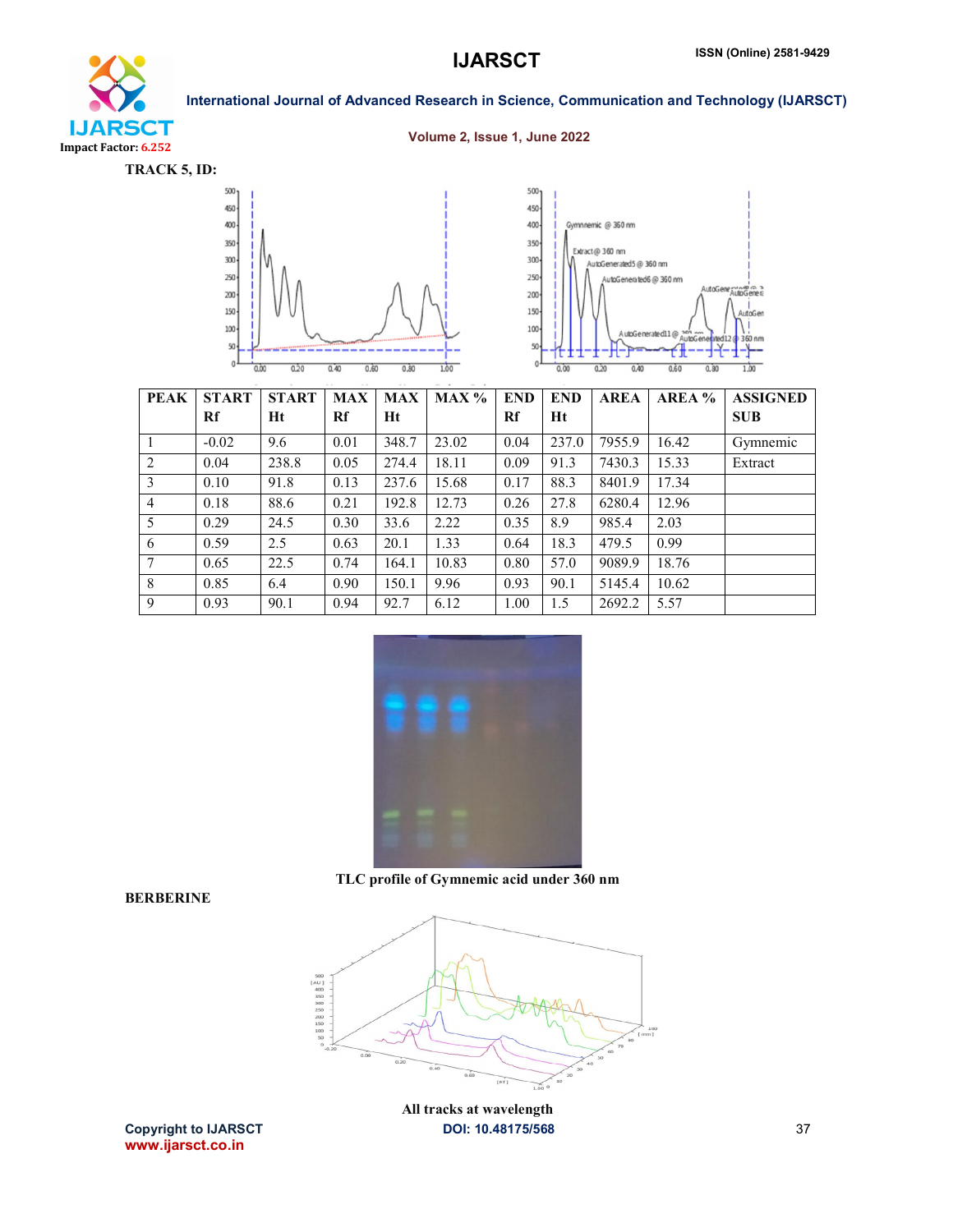# **IJARSCT** Impact Factor: 6.252

# International Journal of Advanced Research in Science, Communication and Technology (IJARSCT)

# Volume 2, Issue 1, June 2022

![](_page_9_Figure_4.jpeg)

| <b>PEAK</b>    | <b>START</b> | <b>START</b> | <b>MAX</b> | <b>MAX</b> | MAX % | <b>END</b> | <b>END</b> | <b>AREA</b> | <b>AREA</b>   | <b>ASSIGNED</b> |
|----------------|--------------|--------------|------------|------------|-------|------------|------------|-------------|---------------|-----------------|
|                | Rf           | Ht           | Rf         | Ht         |       | Rf         | Ht         |             | $\frac{0}{0}$ | <b>SUB</b>      |
|                | $-0.01$      | 2.5          | 0.00       | 24.4       | 6.01  | 0.03       | 2.7        | 306.1       | 2.44          |                 |
| 2              | 0.06         | 3.3          | 0.10       | 24.4       | 6.01  | 0.11       | 20.8       | 518.8       | 4.14          | Extract         |
| 3              | 0.11         | 21.0         | 0.12       | 32.5       | 7.99  | 0.12       | 32.5       | 206.1       | 1.64          |                 |
| $\overline{4}$ | 0.12         | 35.1         | 0.13       | 69.1       | 17.01 | 0.13       | 69.1       | 370.8       | 2.96          |                 |
| 5              | 0.13         | 68.8         | 0.16       | 127.5      | 31.38 | 0.22       | 1.4        | 4083.8      | 32.55         |                 |
| 6              | 0.56         | 28.7         | 0.63       | 128.3      | 31.60 | 0.70       | 20.6       | 7061.6      | 56.28         |                 |

TRACK 2, ID

![](_page_9_Figure_7.jpeg)

![](_page_9_Figure_8.jpeg)

| <b>PEAK</b>    | <b>START</b> | <b>START</b> |      | <b>MAX   MAX</b> | MAX % | <b>END</b> | <b>END</b> | <b>AREA</b> | AREA % | <b>ASSIGNED</b> |
|----------------|--------------|--------------|------|------------------|-------|------------|------------|-------------|--------|-----------------|
|                | Rf           | Ht           | Rf   | Ht               |       | Rf         | Ht         |             |        | <b>SUB</b>      |
|                | $-0.00$      | 2.3          | 0.00 | 20.4             | 7.15  | 0.03       | 0.3        | 240.5       | 2.28   |                 |
| 2              | 0.07         | 0.6          | 0.10 | 22.2             | 7.80  | 0.11       | 20.9       | 399.3       | 3.78   | Extract         |
|                | 0.11         | 20.6         | 0.16 | 139.0            | 48.84 | 0.21       | 0.1        | 4533.7      | 42.94  |                 |
| $\overline{4}$ | 0.51         | 21.7         | 0.59 | 103.1            | 36.21 | 0.65       | 24.3       | 5383.6      | 50.99  |                 |

TRACK 3, ID

![](_page_9_Figure_11.jpeg)

Copyright to IJARSCT DOI: 10.48175/568 38 www.ijarsct.co.in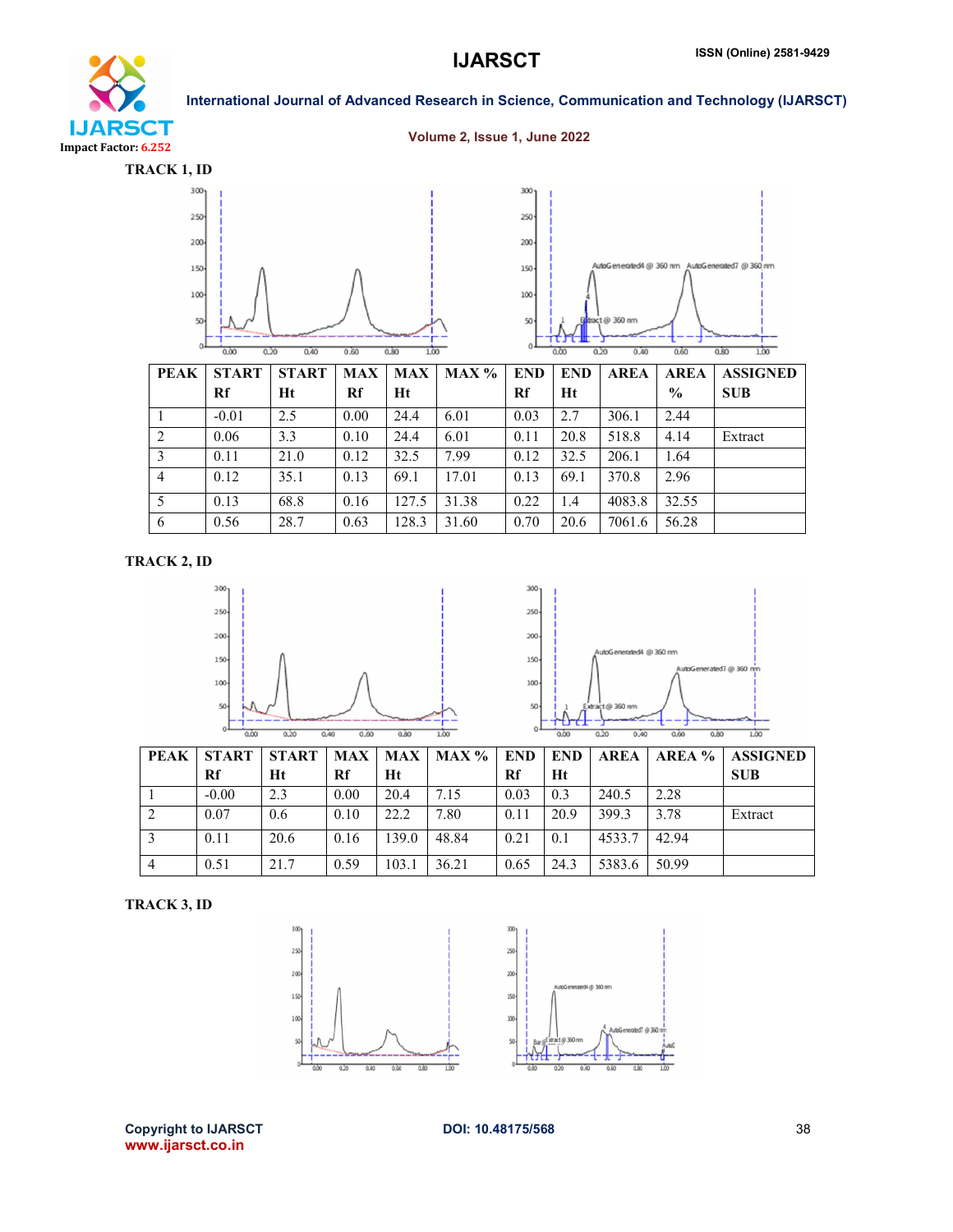![](_page_10_Picture_1.jpeg)

#### Volume 2, Issue 1, June 2022

| <b>PEAK</b> | <b>START</b> | <b>START</b> | <b>MAX</b> | <b>MAX</b> | MAX % | <b>END</b> | <b>END</b> | <b>AREA</b> | AREA % | <b>ASSIGNED</b> |
|-------------|--------------|--------------|------------|------------|-------|------------|------------|-------------|--------|-----------------|
|             | Rf           | Ht           | Rf         | Ht         |       | Rf         | Ht         |             |        | <b>SUB</b>      |
|             | $-0.01$      | 0.3          | 0.01       | 21.6       | 7.02  | 0.04       | 3.4        | 318.4       | 3.33   | Bar             |
| 2           | 0.07         | 5.1          | 0.10       | 25.9       | 8.44  | 0.11       | 23.2       | 473.8       | 4.96   | extarct         |
|             | 0.11         | 0.11         | 0.17       | 143.1      | 46.55 | 0.21       | 3.4        | 4684.5      | 49.03  |                 |
|             | 0.47         | 14.3         | 0.54       | 55.5       | 18.06 | 0.56       | 45.0       | 2250.5      | 23.55  |                 |
|             | 0.57         | 44.3         | 0.59       | 47.3       | 15.39 | 0.67       | 10.7       | 1757.6      | 18.40  |                 |
| 6           | 0.98         | 1.1          | 0.99       | 13.9       | 4.53  | 00.1       | 0.6        | 69.6        | 0.73   |                 |

## TRACK 4, ID

![](_page_10_Figure_6.jpeg)

![](_page_10_Figure_7.jpeg)

| <b>PEAK</b> | <b>START</b> | <b>START</b> | <b>MAX</b> | <b>MAX</b> | <b>MAX</b> % | <b>END</b> | <b>END</b> | <b>AREA</b> | AREA % | <b>ASSIGNED</b> |
|-------------|--------------|--------------|------------|------------|--------------|------------|------------|-------------|--------|-----------------|
|             | Rf           | Ht           | Rf         | Ht         |              | Rf         | Ht         |             |        | <b>SUB</b>      |
|             | $-0.01$      | 1.9          | 0.07       | 359.5      | 17.70        | 0.11       | 323.7      | 22549       | 24.25  | Extract         |
| 2           | 0.13         | 322.8        | 0.15       | 347.3      | 17.10        | 0.26       | 72.8       | 17655       | 18.99  |                 |
| 3           | 0.26         | 73.4         | 0.29       | 77.5       | 3.82         | 0.32       | 67.5       | 3124.3      | 3.36   |                 |
| 4           | 0.34         | 63.1         | 0.42       | 125.0      | 6.16         | 0.47       | 100.5      | 9232.7      | 9.93   |                 |
| 5           | 0.48         | 100.4        | 0.54       | 288.8      | 14.22        | 0.56       | 160.8      | 9901.6      | 10.65  |                 |
| 6           | 0.56         | 161.3        | 0.62       | 255.5      | 12.58        | 0.64       | 160.8      | 12327.6     | 13.26  |                 |
| 7           | 0.64         | 161.2        | 0.68       | 295.6      | 14.56        | 0.72       | 103.7      | 10374.6     | 11.16  |                 |
| 8           | 0.72         | 104.2        | 0.75       | 155.2      | 7.64         | 0.77       | 122.0      | 5000        | 5.38   |                 |
| 9           | 0.77         | 122.3        | 0.78       | 126.1      | 6.21         | 0.84       | 1.3        | 2814        | 3.03   |                 |

![](_page_10_Figure_9.jpeg)

![](_page_10_Figure_10.jpeg)

![](_page_10_Figure_11.jpeg)

Copyright to IJARSCT **DOI: 10.48175/568** 39 www.ijarsct.co.in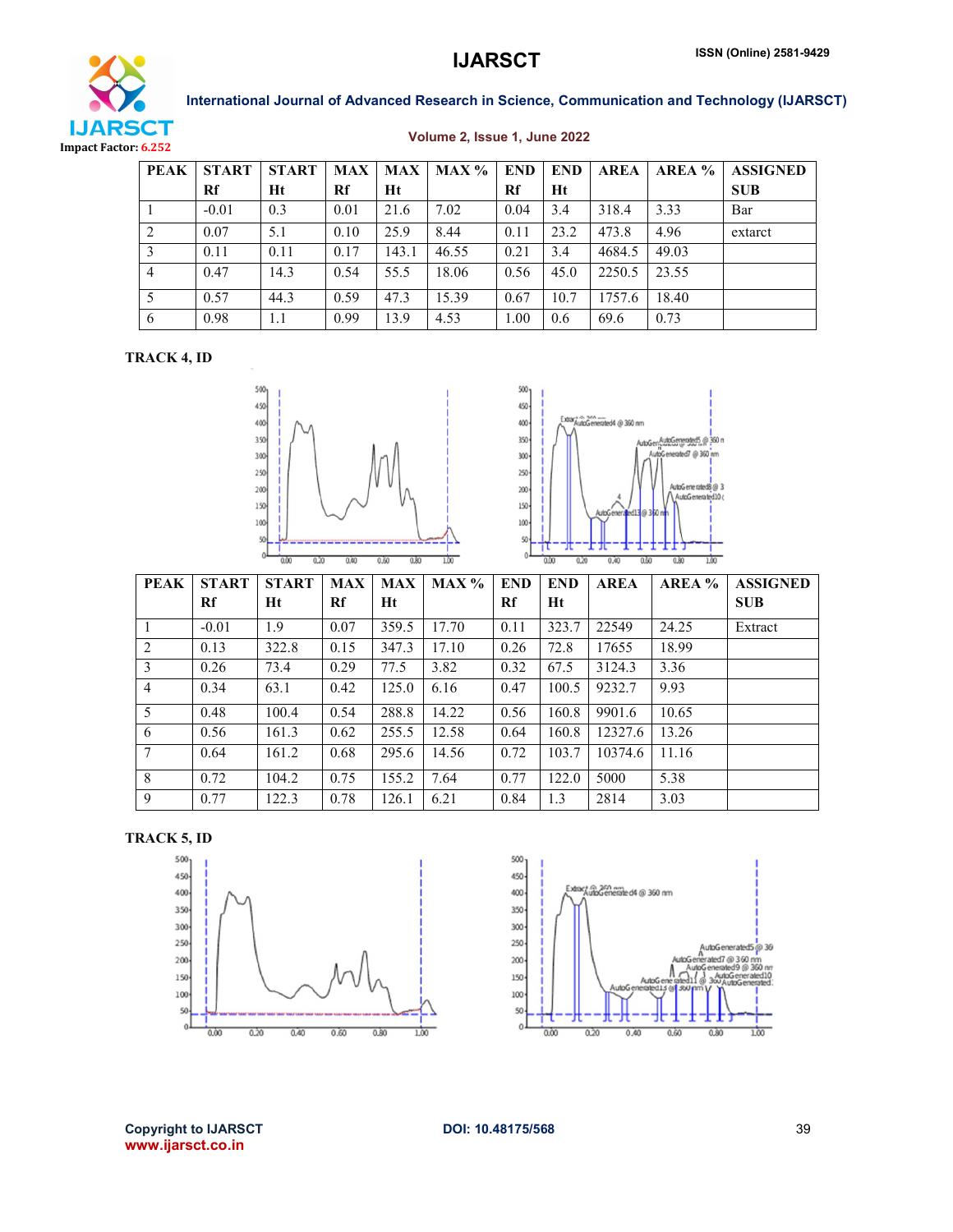![](_page_11_Picture_1.jpeg)

![](_page_11_Picture_2.jpeg)

| <b>PEAK</b>    | <b>START</b> | <b>START</b> | <b>MAX</b> | <b>MAX</b> | MAX % | <b>END</b> | <b>END</b> | <b>AREA</b> | AREA % | <b>ASSIGNED</b> |
|----------------|--------------|--------------|------------|------------|-------|------------|------------|-------------|--------|-----------------|
|                | Rf           | Ht           | Rf         | Ht         |       | Rf         | Ht         |             |        | <b>SUB</b>      |
|                | 0.00         | 3.6          | 0.07       | 362.2      | 23.79 | 0.11       | 326.6      | 22719.2     | 31.44  | Extract         |
| 2              | 0.14         | 324.6        | 0.16       | 348.3      | 22.87 | 0.27       | 68.2       | 17626.0     | 24.39  |                 |
| 3              | 0.28         | 67.5         | 0.29       | 68.2       | 4.48  | 0.34       | 50.2       | 2664.1      | 3.69   |                 |
| $\overline{4}$ | 0.37         | 46.8         | 0.43       | 87.4       | 5.74  | 0.52       | 49.0       | 6977.5      | 9.66   |                 |
| 5              | 0.53         | 51.2         | 0.59       | 150.6      | 9.89  | 0.61       | 90.3       | 4753.1      | 6.58   |                 |
| 6              | 0.61         | 90.9         | 0.66       | 128.9      | 8.47  | 0.69       | 82.9       | 5911.7      | 8.18   |                 |
| $\overline{7}$ | 0.69         | 83.0         | 0.73       | 188.9      | 12.41 | 0.76       | 67.9       | 6517.8      | 9.02   |                 |
| 8              | 0.76         | 68.3         | 0.79       | 105.0      | 6.90  | 0.82       | 79.3       | 3400.0      | 4.71   |                 |
| 9              | 0.82         | 79.7         | 0.83       | 83.0       | 5.45  | 0.88       | 2.8        | 1684.1      | 2.33   |                 |

![](_page_11_Picture_6.jpeg)

TLC profile of Berberine extract under 360 nm

#### V. SUMMERY

Traditional systems of medicine have been in vogue for centuries and use of plantbased medicine has been increasing all over the world especially for conditions like cancer, high blood pressure, allergies, and for general wellbeing. Commercialization and manufacture of these medicines to meet this increasing demand has resulted in a decline in their quality, primarily due to a lack of adequate regulations pertaining to this sector of medicine. Hence it is necessary to come up with a systematic approach to develop well-designed methodologies for the quality control of polyherbal formulations. By considering these facts, the aim of the present research work was to develop high standard quality parameters for some polyherbal formulations which are frequently used in Ayurveda system of medicine. The work has given emphasis on the importance of the qualitative and quantitative methods for characterizing the samples, quantification of the biomarkers and/ or chemical markers and the fingerprint profiles along with the conventional parameters followed for the standardization of polyherbal Ayurveda herbal formulations. The one formulation have been selected for the development of modern quality control standards with conventional parameters. The common and conventional quality control parameters such as organoleptic evaluations like colour, odour, taste and consistency; physico-chemical evaluation like total ash, acid soluble ash water soluble ash, ph 1 % solution, ph of 10% solution, extractive values, water soluble matter, alcohole soluble matter.

HPTLC (High performance thin layer chromatography) was performed to develop fingerprint profiles of the formulations. HPTLC fingerprinting of Gymnemic acid extract and Berberine extract Mahantak vati shows the six, six peaks in chromatogram. For Gymnemic acid Toulene:ethyle acetate :methanol: formic acid (6:2:1.5:0.5) and for Berberine Ccl4:methanol:acetic acid (4:1:0.5) mobile phase are used .

Copyright to IJARSCT **DOI: 10.48175/568** 40 www.ijarsct.co.in